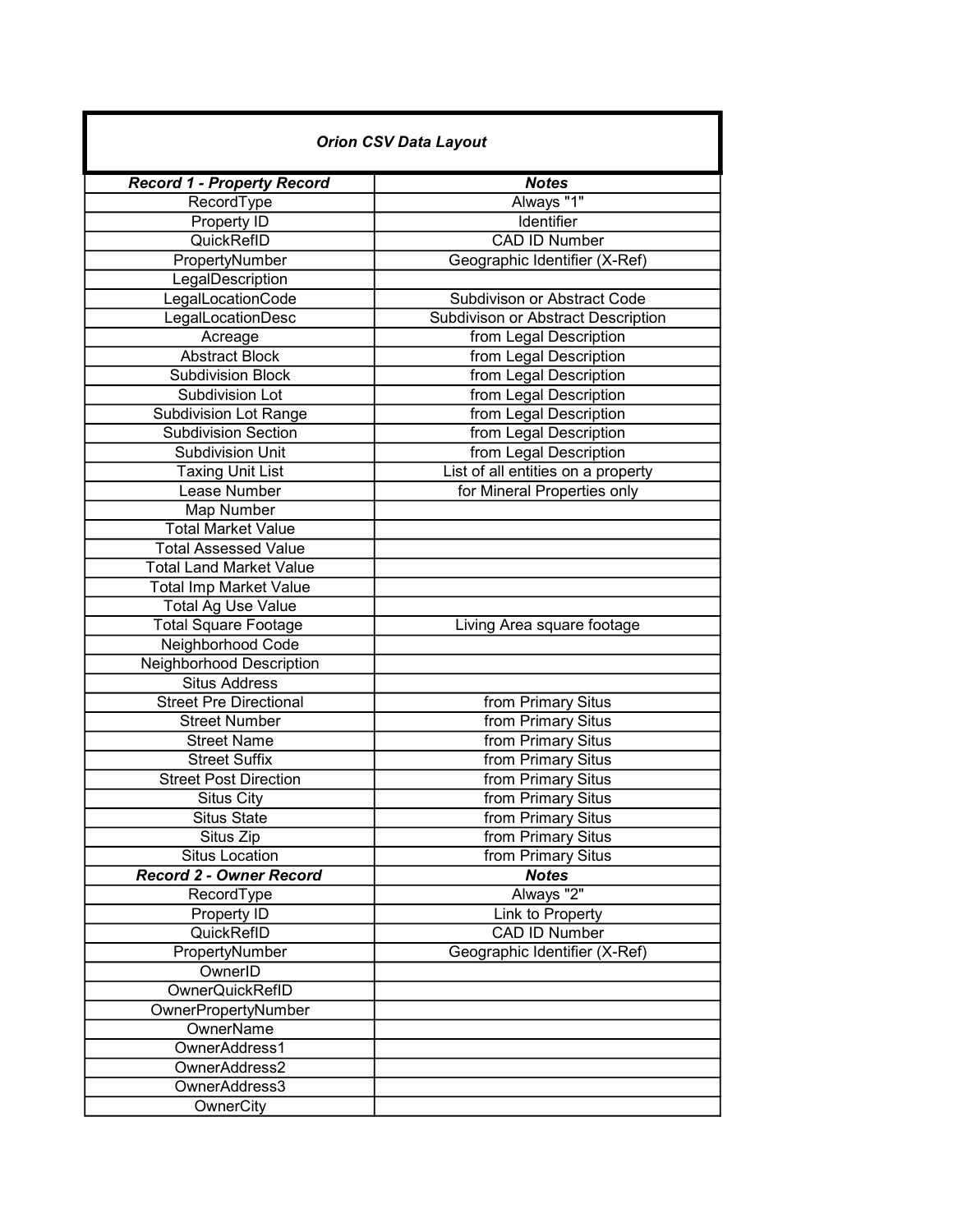| OwnerState<br>OwnerZip<br>PercentOwnership<br><b>ConfidentialOwner</b><br><b>Exemption List</b><br><b>HS Cap Adjustment</b><br>*** there will be at least one and may be more than one owner per property<br><b>Record 3 - Land Record</b><br><b>Notes</b><br>Always "3"<br>RecordType<br>Link to Property<br>Property ID<br><b>CAD ID Number</b><br>QuickRefID<br>Geographic Identifier (X-Ref)<br>PropertyNumber<br>Land Type Code<br><b>Land Description</b><br><b>Land State Code</b><br><b>Land Size Acres</b><br>Land Size Square Feet<br>Land Homesite Flag<br><b>Land Appraisal Method</b><br>Land Area Factor<br>$Y(es), N(o),$ or $L(ate)$<br>Ag Flag<br>Ag Year<br><b>Effective Depth</b><br><b>Effective Front</b><br><b>Effective Left</b><br><b>Effective Right</b><br>Indicator of which land segment (1,2,3)<br>Sequence<br><b>Land Value</b><br>*** there may be more than one owner per property, or no land records<br><b>Record 4 - Improvement</b><br><b>Notes</b><br>Always "4"<br>Record Type<br>Property ID<br>Link to Property<br>QuickRefID<br><b>CAD ID Number</b><br>PropertyNumber<br>Geographic Identifier (X-Ref)<br>Instance ID<br>Improvement Type<br>Improvement Description<br><b>Improvement State Code</b><br>Indicator of which improvement (1,2,3)<br>Sequence<br><b>Improvement Value</b><br>*** there may be more than one owner per property, or no improvement records<br><b>Record 5 - ImpSegment</b><br><b>Notes</b><br>Always "5"<br>Record Type<br>Property ID<br>Link to Property<br><b>CAD ID Number</b><br>QuickRefID<br>Geographic Identifier (X-Ref)<br>PropertyNumber<br>Improvement Instance ID<br>Link to Improvement<br>Segment Type<br><b>Segment Description</b><br><b>Segment Class</b><br><b>Actual Year Built</b> |  |  |  |
|--------------------------------------------------------------------------------------------------------------------------------------------------------------------------------------------------------------------------------------------------------------------------------------------------------------------------------------------------------------------------------------------------------------------------------------------------------------------------------------------------------------------------------------------------------------------------------------------------------------------------------------------------------------------------------------------------------------------------------------------------------------------------------------------------------------------------------------------------------------------------------------------------------------------------------------------------------------------------------------------------------------------------------------------------------------------------------------------------------------------------------------------------------------------------------------------------------------------------------------------------------------------------------------------------------------------------------------------------------------------------------------------------------------------------------------------------------------------------------------------------------------------------------------------------------------------------------------------------------------------------------------------------------------------------------------------------------------------------------------------------------------------------------|--|--|--|
|                                                                                                                                                                                                                                                                                                                                                                                                                                                                                                                                                                                                                                                                                                                                                                                                                                                                                                                                                                                                                                                                                                                                                                                                                                                                                                                                                                                                                                                                                                                                                                                                                                                                                                                                                                                |  |  |  |
|                                                                                                                                                                                                                                                                                                                                                                                                                                                                                                                                                                                                                                                                                                                                                                                                                                                                                                                                                                                                                                                                                                                                                                                                                                                                                                                                                                                                                                                                                                                                                                                                                                                                                                                                                                                |  |  |  |
|                                                                                                                                                                                                                                                                                                                                                                                                                                                                                                                                                                                                                                                                                                                                                                                                                                                                                                                                                                                                                                                                                                                                                                                                                                                                                                                                                                                                                                                                                                                                                                                                                                                                                                                                                                                |  |  |  |
|                                                                                                                                                                                                                                                                                                                                                                                                                                                                                                                                                                                                                                                                                                                                                                                                                                                                                                                                                                                                                                                                                                                                                                                                                                                                                                                                                                                                                                                                                                                                                                                                                                                                                                                                                                                |  |  |  |
|                                                                                                                                                                                                                                                                                                                                                                                                                                                                                                                                                                                                                                                                                                                                                                                                                                                                                                                                                                                                                                                                                                                                                                                                                                                                                                                                                                                                                                                                                                                                                                                                                                                                                                                                                                                |  |  |  |
|                                                                                                                                                                                                                                                                                                                                                                                                                                                                                                                                                                                                                                                                                                                                                                                                                                                                                                                                                                                                                                                                                                                                                                                                                                                                                                                                                                                                                                                                                                                                                                                                                                                                                                                                                                                |  |  |  |
|                                                                                                                                                                                                                                                                                                                                                                                                                                                                                                                                                                                                                                                                                                                                                                                                                                                                                                                                                                                                                                                                                                                                                                                                                                                                                                                                                                                                                                                                                                                                                                                                                                                                                                                                                                                |  |  |  |
|                                                                                                                                                                                                                                                                                                                                                                                                                                                                                                                                                                                                                                                                                                                                                                                                                                                                                                                                                                                                                                                                                                                                                                                                                                                                                                                                                                                                                                                                                                                                                                                                                                                                                                                                                                                |  |  |  |
|                                                                                                                                                                                                                                                                                                                                                                                                                                                                                                                                                                                                                                                                                                                                                                                                                                                                                                                                                                                                                                                                                                                                                                                                                                                                                                                                                                                                                                                                                                                                                                                                                                                                                                                                                                                |  |  |  |
|                                                                                                                                                                                                                                                                                                                                                                                                                                                                                                                                                                                                                                                                                                                                                                                                                                                                                                                                                                                                                                                                                                                                                                                                                                                                                                                                                                                                                                                                                                                                                                                                                                                                                                                                                                                |  |  |  |
|                                                                                                                                                                                                                                                                                                                                                                                                                                                                                                                                                                                                                                                                                                                                                                                                                                                                                                                                                                                                                                                                                                                                                                                                                                                                                                                                                                                                                                                                                                                                                                                                                                                                                                                                                                                |  |  |  |
|                                                                                                                                                                                                                                                                                                                                                                                                                                                                                                                                                                                                                                                                                                                                                                                                                                                                                                                                                                                                                                                                                                                                                                                                                                                                                                                                                                                                                                                                                                                                                                                                                                                                                                                                                                                |  |  |  |
|                                                                                                                                                                                                                                                                                                                                                                                                                                                                                                                                                                                                                                                                                                                                                                                                                                                                                                                                                                                                                                                                                                                                                                                                                                                                                                                                                                                                                                                                                                                                                                                                                                                                                                                                                                                |  |  |  |
|                                                                                                                                                                                                                                                                                                                                                                                                                                                                                                                                                                                                                                                                                                                                                                                                                                                                                                                                                                                                                                                                                                                                                                                                                                                                                                                                                                                                                                                                                                                                                                                                                                                                                                                                                                                |  |  |  |
|                                                                                                                                                                                                                                                                                                                                                                                                                                                                                                                                                                                                                                                                                                                                                                                                                                                                                                                                                                                                                                                                                                                                                                                                                                                                                                                                                                                                                                                                                                                                                                                                                                                                                                                                                                                |  |  |  |
|                                                                                                                                                                                                                                                                                                                                                                                                                                                                                                                                                                                                                                                                                                                                                                                                                                                                                                                                                                                                                                                                                                                                                                                                                                                                                                                                                                                                                                                                                                                                                                                                                                                                                                                                                                                |  |  |  |
|                                                                                                                                                                                                                                                                                                                                                                                                                                                                                                                                                                                                                                                                                                                                                                                                                                                                                                                                                                                                                                                                                                                                                                                                                                                                                                                                                                                                                                                                                                                                                                                                                                                                                                                                                                                |  |  |  |
|                                                                                                                                                                                                                                                                                                                                                                                                                                                                                                                                                                                                                                                                                                                                                                                                                                                                                                                                                                                                                                                                                                                                                                                                                                                                                                                                                                                                                                                                                                                                                                                                                                                                                                                                                                                |  |  |  |
|                                                                                                                                                                                                                                                                                                                                                                                                                                                                                                                                                                                                                                                                                                                                                                                                                                                                                                                                                                                                                                                                                                                                                                                                                                                                                                                                                                                                                                                                                                                                                                                                                                                                                                                                                                                |  |  |  |
|                                                                                                                                                                                                                                                                                                                                                                                                                                                                                                                                                                                                                                                                                                                                                                                                                                                                                                                                                                                                                                                                                                                                                                                                                                                                                                                                                                                                                                                                                                                                                                                                                                                                                                                                                                                |  |  |  |
|                                                                                                                                                                                                                                                                                                                                                                                                                                                                                                                                                                                                                                                                                                                                                                                                                                                                                                                                                                                                                                                                                                                                                                                                                                                                                                                                                                                                                                                                                                                                                                                                                                                                                                                                                                                |  |  |  |
|                                                                                                                                                                                                                                                                                                                                                                                                                                                                                                                                                                                                                                                                                                                                                                                                                                                                                                                                                                                                                                                                                                                                                                                                                                                                                                                                                                                                                                                                                                                                                                                                                                                                                                                                                                                |  |  |  |
|                                                                                                                                                                                                                                                                                                                                                                                                                                                                                                                                                                                                                                                                                                                                                                                                                                                                                                                                                                                                                                                                                                                                                                                                                                                                                                                                                                                                                                                                                                                                                                                                                                                                                                                                                                                |  |  |  |
|                                                                                                                                                                                                                                                                                                                                                                                                                                                                                                                                                                                                                                                                                                                                                                                                                                                                                                                                                                                                                                                                                                                                                                                                                                                                                                                                                                                                                                                                                                                                                                                                                                                                                                                                                                                |  |  |  |
|                                                                                                                                                                                                                                                                                                                                                                                                                                                                                                                                                                                                                                                                                                                                                                                                                                                                                                                                                                                                                                                                                                                                                                                                                                                                                                                                                                                                                                                                                                                                                                                                                                                                                                                                                                                |  |  |  |
|                                                                                                                                                                                                                                                                                                                                                                                                                                                                                                                                                                                                                                                                                                                                                                                                                                                                                                                                                                                                                                                                                                                                                                                                                                                                                                                                                                                                                                                                                                                                                                                                                                                                                                                                                                                |  |  |  |
|                                                                                                                                                                                                                                                                                                                                                                                                                                                                                                                                                                                                                                                                                                                                                                                                                                                                                                                                                                                                                                                                                                                                                                                                                                                                                                                                                                                                                                                                                                                                                                                                                                                                                                                                                                                |  |  |  |
|                                                                                                                                                                                                                                                                                                                                                                                                                                                                                                                                                                                                                                                                                                                                                                                                                                                                                                                                                                                                                                                                                                                                                                                                                                                                                                                                                                                                                                                                                                                                                                                                                                                                                                                                                                                |  |  |  |
|                                                                                                                                                                                                                                                                                                                                                                                                                                                                                                                                                                                                                                                                                                                                                                                                                                                                                                                                                                                                                                                                                                                                                                                                                                                                                                                                                                                                                                                                                                                                                                                                                                                                                                                                                                                |  |  |  |
|                                                                                                                                                                                                                                                                                                                                                                                                                                                                                                                                                                                                                                                                                                                                                                                                                                                                                                                                                                                                                                                                                                                                                                                                                                                                                                                                                                                                                                                                                                                                                                                                                                                                                                                                                                                |  |  |  |
|                                                                                                                                                                                                                                                                                                                                                                                                                                                                                                                                                                                                                                                                                                                                                                                                                                                                                                                                                                                                                                                                                                                                                                                                                                                                                                                                                                                                                                                                                                                                                                                                                                                                                                                                                                                |  |  |  |
|                                                                                                                                                                                                                                                                                                                                                                                                                                                                                                                                                                                                                                                                                                                                                                                                                                                                                                                                                                                                                                                                                                                                                                                                                                                                                                                                                                                                                                                                                                                                                                                                                                                                                                                                                                                |  |  |  |
|                                                                                                                                                                                                                                                                                                                                                                                                                                                                                                                                                                                                                                                                                                                                                                                                                                                                                                                                                                                                                                                                                                                                                                                                                                                                                                                                                                                                                                                                                                                                                                                                                                                                                                                                                                                |  |  |  |
|                                                                                                                                                                                                                                                                                                                                                                                                                                                                                                                                                                                                                                                                                                                                                                                                                                                                                                                                                                                                                                                                                                                                                                                                                                                                                                                                                                                                                                                                                                                                                                                                                                                                                                                                                                                |  |  |  |
|                                                                                                                                                                                                                                                                                                                                                                                                                                                                                                                                                                                                                                                                                                                                                                                                                                                                                                                                                                                                                                                                                                                                                                                                                                                                                                                                                                                                                                                                                                                                                                                                                                                                                                                                                                                |  |  |  |
|                                                                                                                                                                                                                                                                                                                                                                                                                                                                                                                                                                                                                                                                                                                                                                                                                                                                                                                                                                                                                                                                                                                                                                                                                                                                                                                                                                                                                                                                                                                                                                                                                                                                                                                                                                                |  |  |  |
|                                                                                                                                                                                                                                                                                                                                                                                                                                                                                                                                                                                                                                                                                                                                                                                                                                                                                                                                                                                                                                                                                                                                                                                                                                                                                                                                                                                                                                                                                                                                                                                                                                                                                                                                                                                |  |  |  |
|                                                                                                                                                                                                                                                                                                                                                                                                                                                                                                                                                                                                                                                                                                                                                                                                                                                                                                                                                                                                                                                                                                                                                                                                                                                                                                                                                                                                                                                                                                                                                                                                                                                                                                                                                                                |  |  |  |
|                                                                                                                                                                                                                                                                                                                                                                                                                                                                                                                                                                                                                                                                                                                                                                                                                                                                                                                                                                                                                                                                                                                                                                                                                                                                                                                                                                                                                                                                                                                                                                                                                                                                                                                                                                                |  |  |  |
|                                                                                                                                                                                                                                                                                                                                                                                                                                                                                                                                                                                                                                                                                                                                                                                                                                                                                                                                                                                                                                                                                                                                                                                                                                                                                                                                                                                                                                                                                                                                                                                                                                                                                                                                                                                |  |  |  |
|                                                                                                                                                                                                                                                                                                                                                                                                                                                                                                                                                                                                                                                                                                                                                                                                                                                                                                                                                                                                                                                                                                                                                                                                                                                                                                                                                                                                                                                                                                                                                                                                                                                                                                                                                                                |  |  |  |
|                                                                                                                                                                                                                                                                                                                                                                                                                                                                                                                                                                                                                                                                                                                                                                                                                                                                                                                                                                                                                                                                                                                                                                                                                                                                                                                                                                                                                                                                                                                                                                                                                                                                                                                                                                                |  |  |  |
|                                                                                                                                                                                                                                                                                                                                                                                                                                                                                                                                                                                                                                                                                                                                                                                                                                                                                                                                                                                                                                                                                                                                                                                                                                                                                                                                                                                                                                                                                                                                                                                                                                                                                                                                                                                |  |  |  |
|                                                                                                                                                                                                                                                                                                                                                                                                                                                                                                                                                                                                                                                                                                                                                                                                                                                                                                                                                                                                                                                                                                                                                                                                                                                                                                                                                                                                                                                                                                                                                                                                                                                                                                                                                                                |  |  |  |
|                                                                                                                                                                                                                                                                                                                                                                                                                                                                                                                                                                                                                                                                                                                                                                                                                                                                                                                                                                                                                                                                                                                                                                                                                                                                                                                                                                                                                                                                                                                                                                                                                                                                                                                                                                                |  |  |  |
|                                                                                                                                                                                                                                                                                                                                                                                                                                                                                                                                                                                                                                                                                                                                                                                                                                                                                                                                                                                                                                                                                                                                                                                                                                                                                                                                                                                                                                                                                                                                                                                                                                                                                                                                                                                |  |  |  |
|                                                                                                                                                                                                                                                                                                                                                                                                                                                                                                                                                                                                                                                                                                                                                                                                                                                                                                                                                                                                                                                                                                                                                                                                                                                                                                                                                                                                                                                                                                                                                                                                                                                                                                                                                                                |  |  |  |
|                                                                                                                                                                                                                                                                                                                                                                                                                                                                                                                                                                                                                                                                                                                                                                                                                                                                                                                                                                                                                                                                                                                                                                                                                                                                                                                                                                                                                                                                                                                                                                                                                                                                                                                                                                                |  |  |  |
|                                                                                                                                                                                                                                                                                                                                                                                                                                                                                                                                                                                                                                                                                                                                                                                                                                                                                                                                                                                                                                                                                                                                                                                                                                                                                                                                                                                                                                                                                                                                                                                                                                                                                                                                                                                |  |  |  |
|                                                                                                                                                                                                                                                                                                                                                                                                                                                                                                                                                                                                                                                                                                                                                                                                                                                                                                                                                                                                                                                                                                                                                                                                                                                                                                                                                                                                                                                                                                                                                                                                                                                                                                                                                                                |  |  |  |
|                                                                                                                                                                                                                                                                                                                                                                                                                                                                                                                                                                                                                                                                                                                                                                                                                                                                                                                                                                                                                                                                                                                                                                                                                                                                                                                                                                                                                                                                                                                                                                                                                                                                                                                                                                                |  |  |  |
| <b>Effective Year Built</b>                                                                                                                                                                                                                                                                                                                                                                                                                                                                                                                                                                                                                                                                                                                                                                                                                                                                                                                                                                                                                                                                                                                                                                                                                                                                                                                                                                                                                                                                                                                                                                                                                                                                                                                                                    |  |  |  |